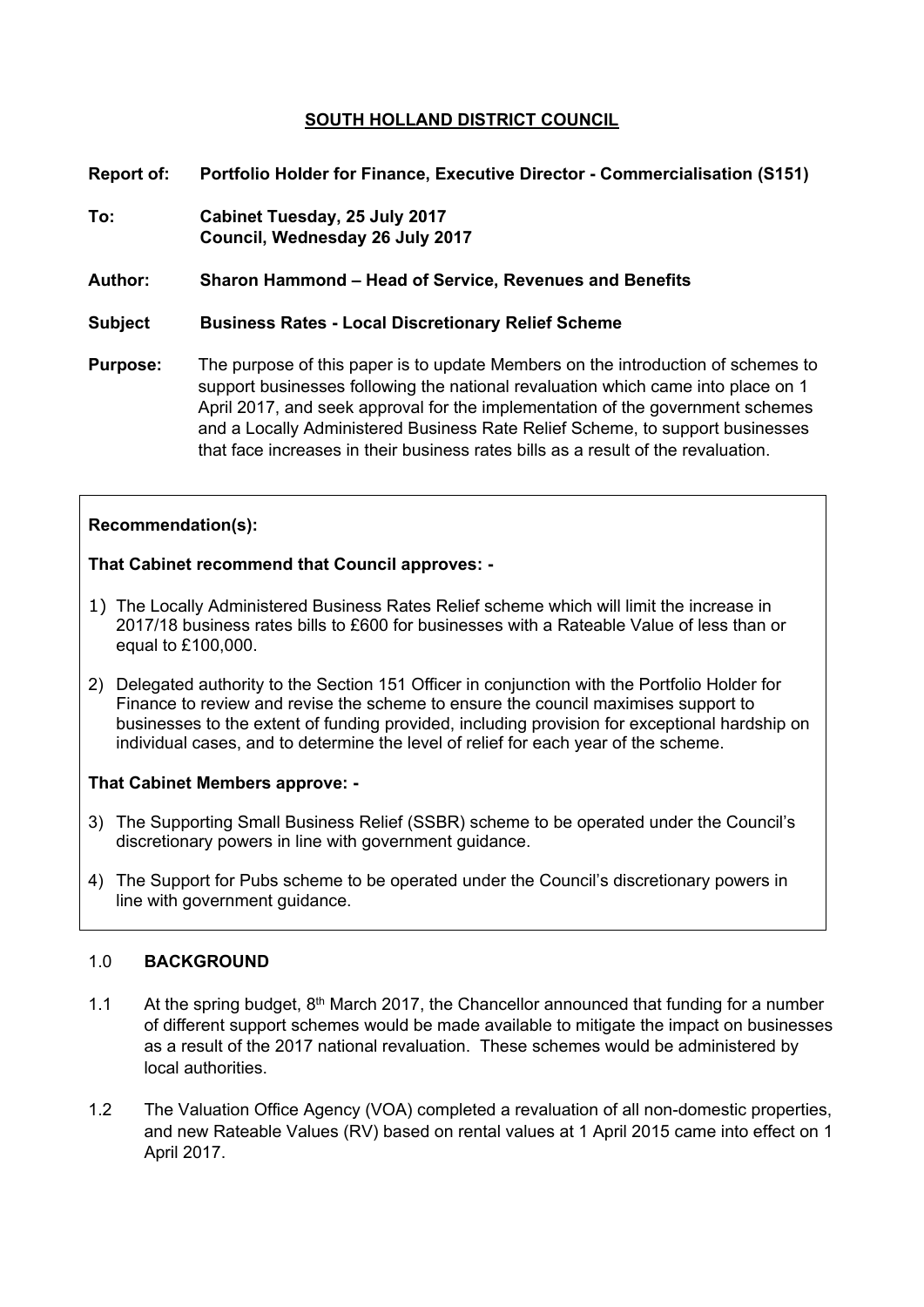- 1.3 The Government has made available a discretionary fund of £300million over four years from 2017/18 to enable local authorities to develop schemes that support those businesses facing increases in their business rates bill as a result of revaluation. This will be administered through the Council's discretionary relief powers under section 47 of the Local Government Finance Act 1988 (as amended).
- 1.4 Every billing authority in England has been allocated a share of this £300million fund to support businesses in their area. Funding has been allocated on the basis of how many properties in the local authority area with an RV under £200,000 were subject to increases of more than 12.5% before other reliefs.

South Holland's allocation is shown in the following table: -

| 2017-18     | 2018-19 | 2019-20 | 2020-21 |
|-------------|---------|---------|---------|
| (£000s)     | £000s)  | (£000s) | (£000s) |
| <b>C170</b> | £84     | £34     | cг<br>ົ |

This is the maximum amount of discretionary relief that billing authorities can award for which they will be compensated for the loss of income through section 31 grant. (So, for example if South Holland awards £100k in total to its ratepayers, it will get £40k back in section 31 grant, Lincolnshire County Council will get £10k and the Government will bear the other £50k).

- 1.5 The Government provides guidance in terms of businesses that should be supported, and assumes support will be provided to ratepayers or localities that face the steepest increases in bills and occupy lower value properties.
- 1.6 The grant is subject to the condition that there is consultation with major Precepting authorities. Consultation on the scheme proposal has therefore been carried out with Lincolnshire County Council and Police and Crime Commissioner for Lincolnshire.
- 1.7 Following Council decision on the final scheme, potential recipients of relief will be contacted directly and invited to complete a simple application and state aid declaration.
- 1.8 Qualifying ratepayers will be advised that due to the reducing funding by year, the extent of relief awarded in 2017/18 will not continue in future years, and that they need to prepare and budget for higher rates bills and less rate relief from 2018/19.

## 2.0 **OPTIONS**

- 2.1 Various scheme models and approaches have been considered by the Portfolio Holder for Finance and the Deputy Leader / Portfolio for Strategy, Governance and Transformation in order to reach a recommendation to Members for a preferred option.
- 2.2 The main options debated are set out in paragraphs 2.5 2.7 below, along with the level of award estimates to be given in the current financial year to 31 March 2018. The amount of relief for future years for each option would need to be modelled on a yearly basis, and for this reason members are asked to delegate authority in this respect.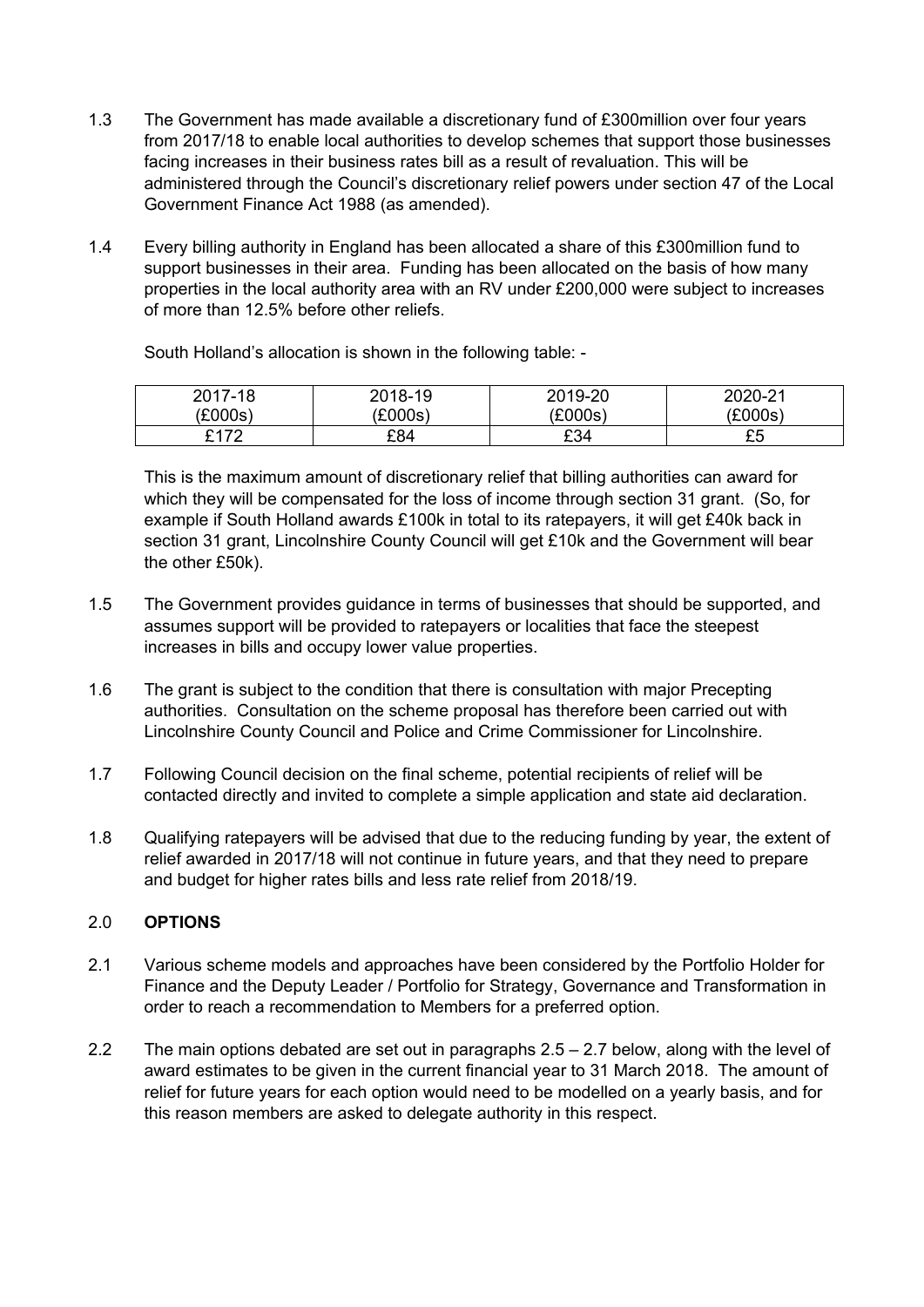- 2.3 The indicative level of relief set out in the options relates to 2017/18 only, i.e. the first year of the scheme, and the numbers of potential businesses is the maximum before consideration of state aid implications etc.
- 2.4 The extent of relief that the Council can award will reduce from 2018/19 onwards at the rate the funding reduces each year, however it is anticipated that some businesses fall out of eligibility under state aid rules, and through change in circumstances thereby reducing the level of initially estimated expenditure. Delegation to review and revise the scheme in order to maximise support for businesses in the current year, and to determine the level and extent of relief that can be awarded each future year will ensure scheme adjustment can be made efficiently.

## 2.5 **Recommended. Limit the increase in the rates bill, after all other reliefs have been applied, to £600 in 2017/18, where the RV is less than or equal to £100,000.**

Guidance for this scheme is set out in Appendix A.

This option would support 105 ratepayers across the district, with up to £115,000 relief, leaving £58,000 in the fund as contingency. Break down of relief levels shown in the following table. This model shows that the higher amounts of relief are targeted towards those with higher increases: -

| <b>Relief Provided</b>  | Below £50 | £50 - £200 | $£200 - £500$ | £500 - £1000 | £1000 - £5000 |
|-------------------------|-----------|------------|---------------|--------------|---------------|
| Number of<br>Ratepayers |           |            | 24            | 36           | 34            |
| supported               |           |            |               |              |               |

In conjunction with this option, Members are requested to delegate authority to review and revise the scheme in 2017/18 to ensure maximum support is provided to ratepayers in line with the fund available, and contingency, including consideration of applications in cases where hardship has been caused as a direct result of the revaluation for individual ratepayers with properties with a Rateable Value up to £200,000.

## 2.6 **Award relief to ratepayers in proportion to the % increase in the amount of rates payable in 2017/18, after all reliefs have been applied and where the Rateable Value is less than or equal to £100,000.**

This option would support 362 ratepayers across the district, with just over £30,000 relief, leaving over £141,000 in the fund available. Break down of relief levels shown in the following table. This model shows that more cases would receive smaller amounts of relief, leaving a significantly higher amount of funding available.

| <b>Relief Provided</b> | Below £50 | £50 - £200 | $£200 - £500$ | £500 - £1000 | Above £1000 |
|------------------------|-----------|------------|---------------|--------------|-------------|
| Number of              |           |            |               |              |             |
| Ratepayers             | 268       | 69         | 14            | 10           |             |
| supported              |           |            |               |              |             |

Given the low spend on this option, this could be extended further by

- a) including properties with a Rateable Value up to £200,000. This would increase the relief awarded under this option by a further £12,000, and
- b) awarding 50% relief, towards those ratepayers whose increase has been capped to £600 by the Governments Supporting Small Business (SSBR) scheme. This would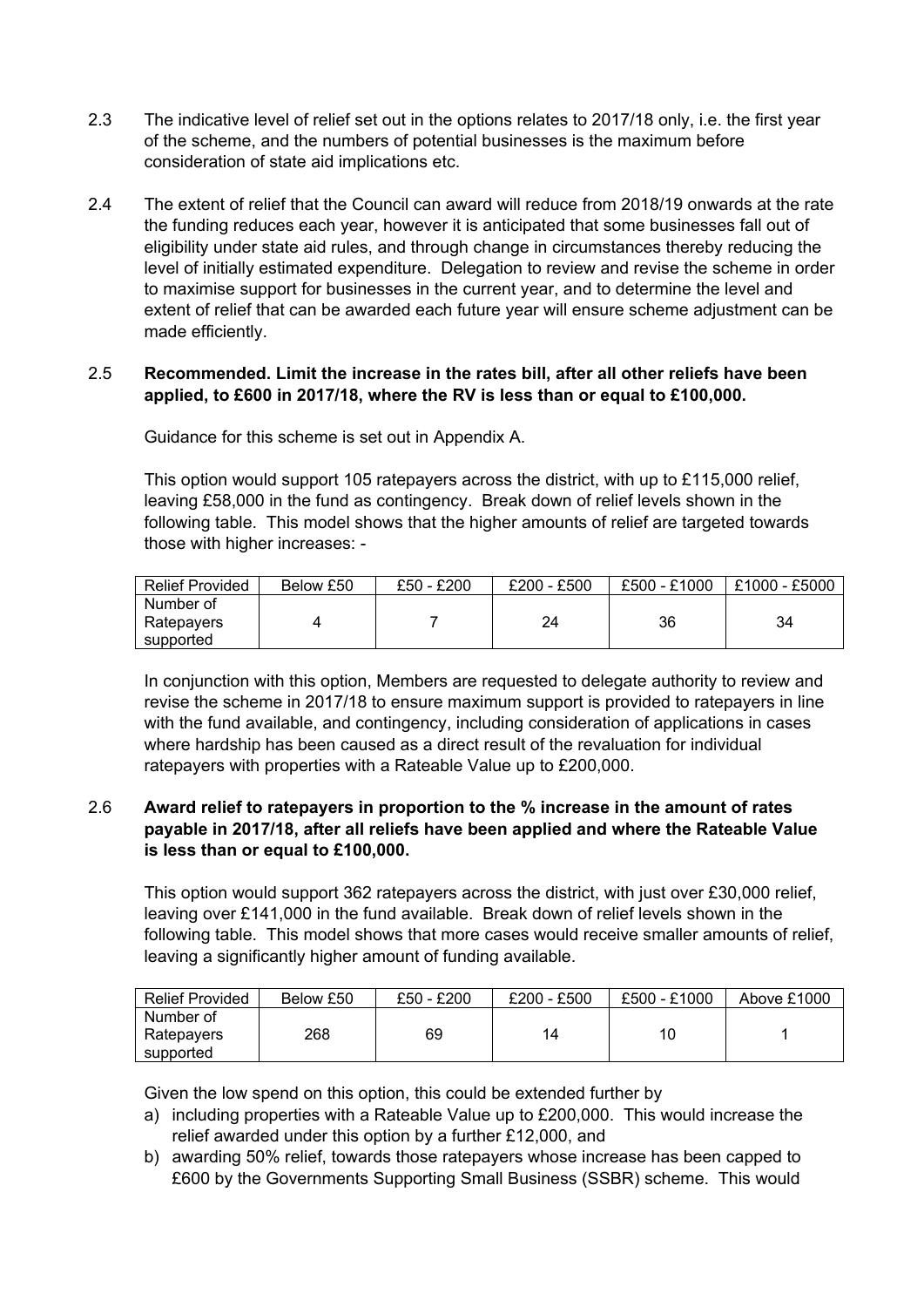increase the relief by a further £10,200 bringing the total for this option to just over £52,000 of the available funding, still leaving a large sum, £120,000, available.

## **2.7 Limit the increase after all other reliefs have been applied, and with an RV less than or equal to £100,000, to 4%.**

This option would support 299 ratepayers across the district, with £132,000 relief, leaving £40,000 in the fund available as contingency. Break down of relief levels shown in the following table. This model brings in those facing increases below £600.

| <b>Relief Provided</b>  | Below £50 | £50 - £200 | $£200 - £500$ | £500 - £1000 | £1000 - £5000 |
|-------------------------|-----------|------------|---------------|--------------|---------------|
| Number of<br>Ratepayers | 59        | 130        | 28            | 52           | 30            |
| supported               |           |            |               |              |               |

This option does not provide any relief for those with an increase below 4%, or those capped to £600 by the Governments Supporting Small Business (SBBR) scheme, although these could be considered as outlined in 2.4 b) above, or case by case application where hardship, can be demonstrated as a direct result of the revaluation. This scheme contingency could also provide for consideration of applications in cases where hardship has been caused as a direct result of the revaluation for individual ratepayers with properties with a Rateable Value up to £200,000.

2.8 Other options considered but not progressed include awards up to a fixed maximum amount of relief, various % reduction schemes, or a combination of approaches.

### **3 REASONS FOR RECOMMENDATION(S)**

- 3.1 The funding provided allows South Holland to provide a simple to understand scheme that provides support to ratepayers in 2017/18 who are facing increases in their rates bills because of revaluation, and at the same time provides for a contingency in the fund which could be used to extend or expand the scheme, including case by case applications from businesses who as a direct result of the revaluation are facing hardship.
- 3.2 The delegation of authority will provide for an efficient review and revision process against scheme expenditure, and to determine the level of relief for 2018/19 and future years subject to scheme funding in order to apply to annual bills.
- 3.3 No business type or ratepayer will be excluded as it is recognised that both national and local business contribute to the prosperity and local employment within the district. It is recognised however that national businesses might drop out of eligibility under state aid rules.
- 3.4 Section 4 below provides information on the two further schemes announced by the Chancellor, for local delivery under the councils discretionary powers of section 47 Local Government Finance Act 1988, and these are included in this report to have Cabinet ratification to deliver these in line with Government guidance.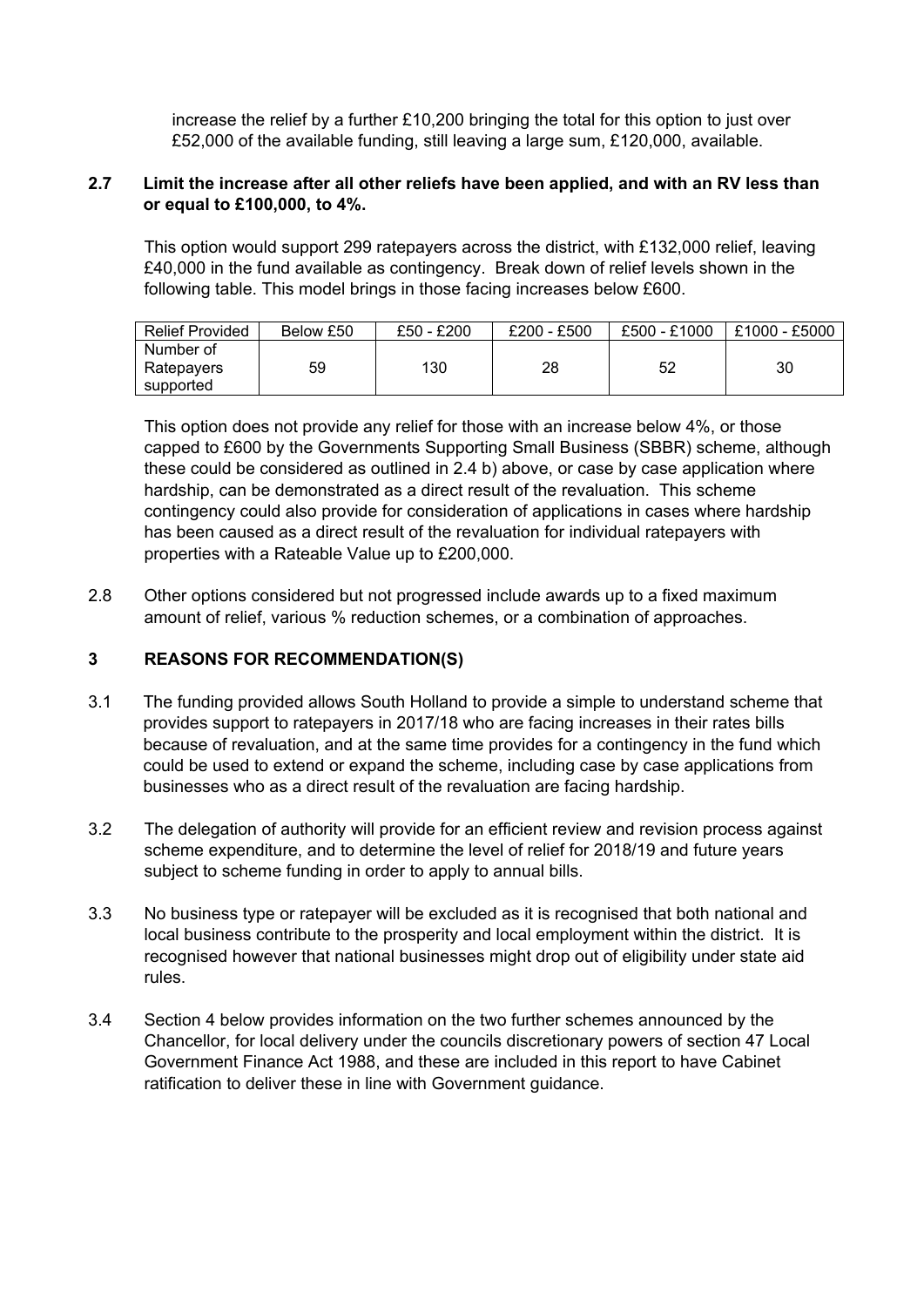# **4 FURTHER SPRING BUDGET RATE RELIEF SCHEMES**

- 4.1 The Government also announced its intention for provide funding for two other discretionary rate relief schemes. Further guidance is provided in Department for Communities and Local Government (DCLG) Business Rate Information Letter (4/2017), attached at Appendix D.
- 4.2 The Supporting Small Business Relief (SSBR) scheme will support ratepayers that have lost some or all of their small business or rural rate relief, and, as a result face large increases in their rates bill. To support these ratepayers, SSBR will ensure that the increase per year is limited to the greater of: -
	- A cash value of £600 per year (£50 per month).
	- The matching cap on increases for small properties in the national Transitional Relief scheme.

There are 33 businesses in South Holland identified as being eligible for SSBR.

Appendix B sets out the Addendum to be added to the Council's existing Discretionary Rate, in line with the guidance set out by DCLG.

4.3 The Support for Pubs scheme will provide for a £1,000 discount for properties with a Rateable Value under £100,000.

31 businesses in South Holland may qualify for this discount.

Appendix C sets out the Addendum to be added to the Council's existing Discretionary Rate, in line with the guidance set out by DCLG.

4.4 Work is underway to implement these reliefs.

# **5 EXPECTED BENEFITS**

5.1 This funding allows South Holland District Council to provide financial support to businesses facing increases because of revaluation, supporting the business community and local economy.

## 6 **IMPLICATIONS**

In preparing this report, the report author has considered the likely implications of the decision - particularly in terms of Carbon Footprint / Environmental Issues; Constitutional & Legal; Contracts; Corporate Priorities; Crime & Disorder; Equality & Diversity/Human Rights; Financial; Health & Wellbeing; Reputation; Risk Management; Safeguarding; Staffing; Stakeholders/Consultation/Timescales; Transformation Programme; Other. Where the report author considers that there may be implications under one or more of these headings, these are identified below.

### 6.1 **Financial**

6.1.1 The Council will be compensated for the scheme expenditure, to the limit of South Holland's allocation, by section 31 grant.